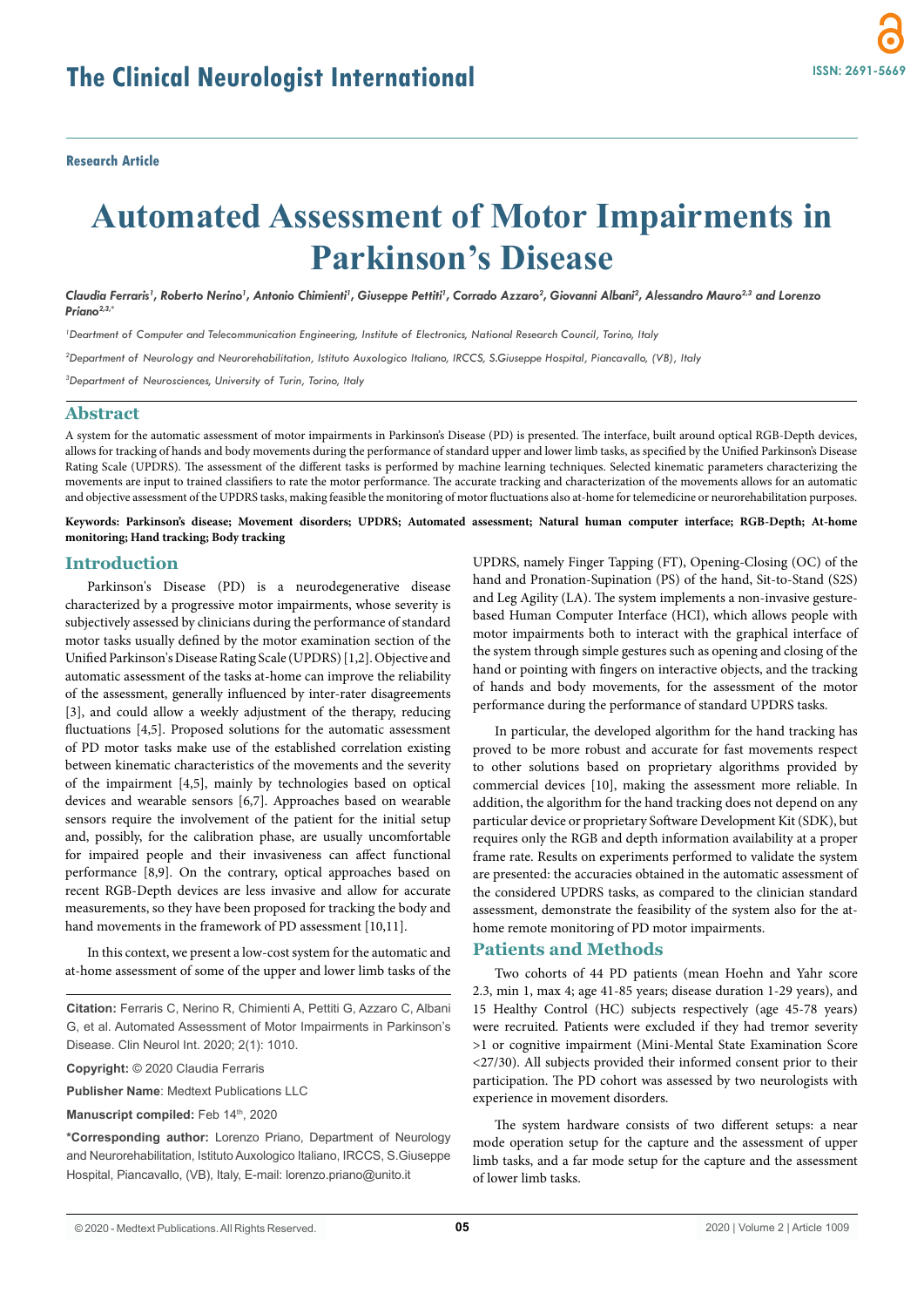The near mode setup is based on low-cost short-range RGB-Depth device (Intel RealSense SR300©) and black lightweight gloves with colour markers imprinted on them; each marker corresponds to a specific part of hand to be tracked for specific system actions (i.e., colour calibration, selection of the task to be executed) (Figure 1A and B). The short-range device acquires the RGB and depth streams to be processed. After some calibrations (image brightness, color), the custom software performs the real-time hand and finger tracking by fusion of both colour (RGB) and depth information from the streams [10]. The 3D position of the hand centroid is estimated from the depth stream, and it is used to coarsely segment the hand from the background. Every color marker area is then reprojected on the corresponding 3D point cluster, and the 3D cluster centroids are then evaluated to estimate the 3D position of the fingers and the hand in real time. This information is used both for the movement analysis and to implement the gesture-based human computer interface for the management of the system.



**Figure 1A**: System setup for the near mode (upper limb tasks). Colored gloves are used for the tracking and for computer interactions (for example to select actions by moving and closing the hand on drawn squares). Position of hand 3D centroid (solid white point); colored markers on glove; hand 3D bounding box with centroid (solid magenta line and point).



**Figure 1B:** Example of HCI for upper limb task selection: exercise is selected by moving the hand on interactive objects (object color changes from white to red) and closing the hand to confirm the choice.

The far mode setup is based on long-range RGB-Depth device (Microsoft Kinect v.2©) (Figure 2A and B).

The skeleton tracking capabilities provided by the SDK of Microsoft Kinect v.2© are used both for the analysis of body movements and for the coarse tracking of the bare-hand position. In this case, some simple gestures such as raising the hand and shaking it, or positioning the hand on interactive objects, are used for the interaction with the system.

The automatic assessment of the UPDRS tasks makes use of some kinematic parameters automatically estimated from the movements of several body parts: fingertips and palm for the upper limbs; femur, knee, tibia and spine for the lower limbs. While for the upper limbs the 3D trajectories of fingers and hand are directly tracked by the algorithm we developed [12], for lower limbs we use the 3D joint coordinates of hip, knee and ankle provided by the Microsoft Kinect SDK in the form of a skeletal model of the body (Figure 2A) [13,14]. In particular, we focus our attention on SpineS, HipC, HipR/L, KneeR/L and AnkleR/L joints, useful for the assessment of the lower limbs tasks as indicated by the UPDRS guidelines (Figure 2B). Specifically, we use the angle between femur and tibia segments (segments HipR/L-KneeR/L and KneeR/L-AnkleR/L) for the LA task and the angle between the spine segment (i.e., SpineS - HipC) and the vertical direction for the S2S task (Figure 3A and B). The vector Pof selected parameters we have considered is related to typical motor features implicitly taken into account by neurologists to score the patient performance: amplitude, speed, rhythm variation and typical anomalies in parkinsonian patients such as hesitations, "freezing" or partial movements.

All the patients were evaluated for the FT, OC and PS upper limb tasks, and for the S2S and LA lower limb tasks, according to the standard UPDRS scoring rules. At the same time, the motor performances of the PD patients were tracked by the system and the related kinematic parameters were automatically extracted. The HC subjects performed the same tasks, in the same environ-mental conditions and with the same system setup of PD patients.



**Figure 2A**: Far mode setup (lower limb tasks). Positions of SDK joints in the 3D skeleton representation and superimposed on the RGB image. 3D position of skeletal joints provided by the device SDK related to lower limb tasks examined.



**Figure 2B**: 2D joints of the skeleton model superimposed on the RGB Image in sitting position.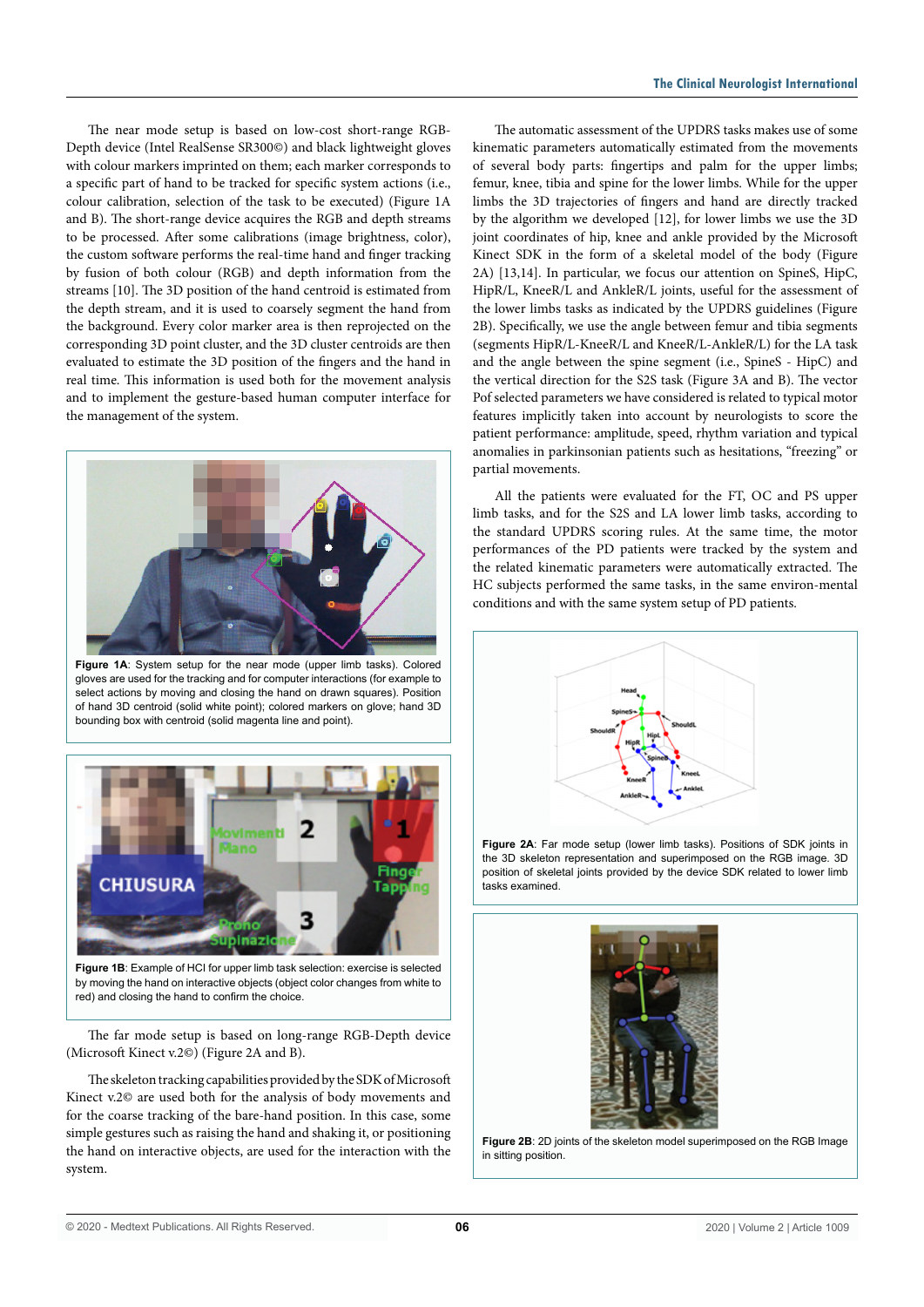

**Figure 3A**: Somebody segments and joints involved in Leg Agility analysis (example of sagittal knee angle).



**Figure 3B**: Somebody segments and joints involved in Sit To Stand analysis (example of sagittal trunk angle).

## **Results**

The most discriminative parameters identified for every UPDRS tasks are shown in Table 1. Principal Component Analysis (PCA) was applied to the initial set of kinematic parameters of every task to filter out those ones contributing for less than 5% to the total information and to reduce the intrinsic redundancy among them. Then, the remaining parameters were correlated (using the Spearman's correlation coefficient ρ) to the neurologist UPDRS scores of the motor performances for all the subjects of the PD cohort, keeping only those parameters showing a good correlation at significance level p<0.01. The feature selection procedure allowed us to reduce the initial set of parameters significantly for each task: from 20 to 12 parameters for FT; from 20 to 10 for OC; from 20 to 8 for PS; from 10 to 6 for LA; from 8 to 4 for S2S.

As expected, on the average, the HC subjects performed better respect to PD subjects for all the tasks. Hence, the average parameters P-HC of the HC subjects were used to normalize the P-PD ones, giving the normalized PD parameters P-PD-norm of equation: P-PD  $norm = P-PD/P-HC$ .

As a consequence, most of these parameters result able to discriminate the different UPDRS severity classes for each specific task, highlighting the increasing level of severity of the motor impairment with the corresponding increasing of the values of the components of P. This is also visually confirmed by the radar graphs in Figure 4 for all the considered tasks, in which normalized kinematic parameters are represented from 0 (that corresponds to the best value, in general associated to HC group) to 1 (that corresponds to the worst value, in general associated to the most severe PD group): the increasing

severity of motor performances is highlighted by the expansion of the corresponding radar graph that represents the mean values of the selected parameters P, drawn in the [0-1] range and indicated as Z values, both for the HC subjects and the UPDRS severity classes of the subjects in the PD cohort.

The results shown in Figure 4 concerning the discriminant power of the selected kinematic parameters respect to different PD classes make them suitable for the automatic assessment of the UPDRS tasks. In order to achieve this goal, five data sets consisting of "vector of parameters P - neurologist UPDRS score" pairs from the PD cohort were used to train five different supervised classifiers, one for each UPDRS task. In particular, the LIBSVM library package [15] was used to implement five Support Vector Machine (SVM) classifiers with polynomial kernel: each classifier was trained by the corresponding set of pairs to create a predictive model and to learn how to automatically evaluate new instances of parameters, this for

**Table 1:** Discriminative parameters identified for every UPDRS upper and lower Limb Tasks.

|                                     |                                                         |                                   | Correlation   |
|-------------------------------------|---------------------------------------------------------|-----------------------------------|---------------|
| Name                                | Meaning                                                 | Units                             | coefficient   |
|                                     |                                                         |                                   | p-values      |
| <b>TASK FT</b>                      |                                                         |                                   |               |
| Z1, Z2 <sup>1</sup>                 | Max Finger Opening (mean and<br>CV)                     | $[mm, -]$                         | $-0.44, 0.34$ |
| Z3, Z4 <sup>1</sup>                 | Max Finger Amplitude (mean and<br>CV)                   | $[mm, -]$                         | $-0.43, 0.38$ |
| Z5 <sup>1</sup>                     | Total Duration of FT movements<br>(CV)                  | $\lceil - \rceil$                 | 0.43          |
| Z6, Z7 <sup>1</sup>                 | Max Finger Opening Speed (mean<br>and CV)               | $\left[\text{mm/s}, -\right]$     | $-0.57, 0.38$ |
| Z8, Z9 <sup>1</sup>                 | Max Finger Closing Speed (mean<br>and CV)               | $\left[\text{mm/s}, -\right]$     | $-0.59, 0.41$ |
| Z <sub>10</sub>                     | Main Frequency (Voluntary<br>Movement band)             | [Hz]                              | $-0.47$       |
| Z11 <sup>1</sup> , Z12 <sup>1</sup> | Duration of Finger Opening and<br>$\text{Closing (CV)}$ | $[-, -]$                          | 0.46, 0.45    |
| <b>TASK OC</b>                      |                                                         |                                   |               |
| Z1, Z2 <sup>1</sup>                 | Max Hand Opening (mean and CV)                          | $[mm, -]$                         | $-0.60, 0.43$ |
| Z3, Z4 <sup>1</sup>                 | Max Hand Amplitude (mean and<br>CV                      | $[mm, -]$                         | $-0.57, 0.51$ |
| Z5, Z6 <sup>1</sup>                 | Duration of OC movements (mean<br>and CV)               | $[s, -]$                          | 0.30, 0.56    |
| Z7, Z8 <sup>1</sup>                 | Max Hand Opening Speed (mean<br>and CV)                 | ${\rm [mm/s]}$                    | $-0.62, 0.54$ |
| Z9, Z10 <sup>1</sup>                | Max Hand Closing Speed (mean<br>and CV)                 | ${\rm [mm/s]}$                    | $-0.55, 0.52$ |
| TASK PS                             |                                                         |                                   |               |
| Z1Z2 <sup>1</sup>                   | Max Hand Rotation (mean and CV)                         | $[degree, -]$                     | $-0.37, 0.31$ |
| Z3, Z4 <sup>1</sup>                 | Max Hand Supination Speed (mean<br>and CV)              | [degree/s, -] $\vert$ -0.45, 0.35 |               |
| Z5, Z6 <sup>1</sup>                 | Max Hand Pronation Speed (mean<br>and CV)               | [degree/s, $-$ ] $-0.47, 0.43$    |               |
| Z7                                  | Main Frequency (Voluntary<br>Movement band)             | [Hz]                              | $-0.46$       |
| Z8 <sup>1</sup>                     | Duration of Pronation movements<br>(CV)                 | $\lceil - \rceil$                 | 0.35          |
| <b>TASK LA</b>                      |                                                         |                                   |               |
| Z1, Z2 <sup>1</sup>                 | Max Knee Angle (mean and CV)                            | [degree, -]                       | $-0.59, 0.47$ |
| Z3                                  | Mean Speed                                              | [degree/s]                        | $-0.67$       |
| Z4, Z5 <sup>1</sup>                 | Duration (mean and CV)                                  | $[s, -]$                          | 0.24, 0.25    |
| Z6                                  | PoorMovements                                           | $[$ #]                            | 0.7           |
| <b>TASK S2S</b>                     |                                                         |                                   |               |
| Z1                                  | Maximum Bending Angle                                   | [degree]                          | 0.63          |
| Z2                                  | Mean Speed of movement                                  | [degree/s]                        | $-0.62$       |
| Z3                                  | Duration of movement                                    | [s]                               | 0.75          |
| Z4                                  | Peaks of Trunk Bending                                  | $[$                               | 0.64          |